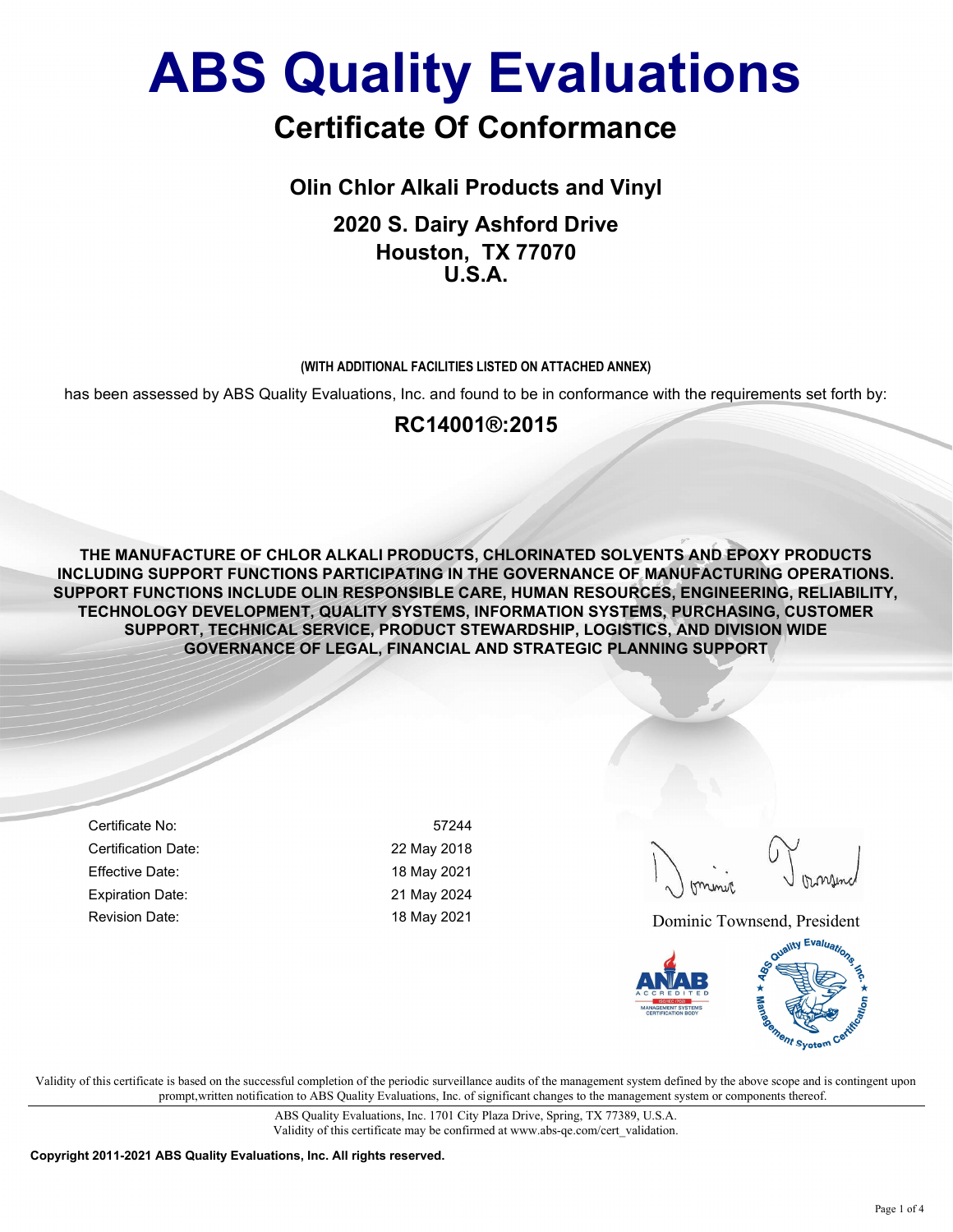### RC14001®:2015 Certificate Of Conformance ANNEX

Certificate No: 57244

### Olin Chlor Alkali Products and Vinyl

#### At Below Facilities:

| Facility: | Houston, TX<br>2020 S. Dairy Ashford Drive<br>Houston, TX 77070<br>U.S.A.                                                                                                                                                                                                                           | Facility: | Henderson, NV<br>350 Fourth Street<br>Henderson, NV 89015<br>U.S.A.                                                                                                                                                                                                                                         |
|-----------|-----------------------------------------------------------------------------------------------------------------------------------------------------------------------------------------------------------------------------------------------------------------------------------------------------|-----------|-------------------------------------------------------------------------------------------------------------------------------------------------------------------------------------------------------------------------------------------------------------------------------------------------------------|
| Activity: | The governance & management of the Olin Chemical business.                                                                                                                                                                                                                                          | Activity: | Manufacture of sodium hypochlorite (bleach) solutions as well as<br>transloading operations for chlorine, caustic soda, & hydrochloric<br>acid.                                                                                                                                                             |
| Facility: | Santa Fe Springs, CA                                                                                                                                                                                                                                                                                | Facility: | Tracy, CA                                                                                                                                                                                                                                                                                                   |
|           | 11600 Pike Street                                                                                                                                                                                                                                                                                   |           | 26700 S. Banta Rd                                                                                                                                                                                                                                                                                           |
|           | Santa Fe Springs, CA 90670                                                                                                                                                                                                                                                                          |           | Tracy, CA 95304                                                                                                                                                                                                                                                                                             |
|           | U.S.A.                                                                                                                                                                                                                                                                                              |           | U.S.A.                                                                                                                                                                                                                                                                                                      |
| Activity: | Manufacture, trans loads, use or supply Chlorine, Caustic Soda, & Activity:<br>Sodium Hypochlorite solutions (bleach), including the receipt &<br>verification of purchased goods, manufacture of products,<br>monitoring & testing of those products, storage, loading/<br>unloading, & shipping.  |           | Manufacture, use, transload, or supply Chlorine, Caustic Soda,<br>Sodium Hypochlorite solutions (bleach), & Potassium Hydroxide,<br>including the receipt & verification of purchased goods,<br>manufacture of products, monitoring & testing of those products,<br>storage, loading/unloading, & shipping. |
| Facility: | Charleston, TN                                                                                                                                                                                                                                                                                      | Facility: | McIntosh, AL                                                                                                                                                                                                                                                                                                |
|           | 1186 Lower River Road                                                                                                                                                                                                                                                                               |           | 1638 Industrial Rd                                                                                                                                                                                                                                                                                          |
|           | Charleston, TN 37310                                                                                                                                                                                                                                                                                |           | McIntosh, AL 36553                                                                                                                                                                                                                                                                                          |
|           | U.S.A.                                                                                                                                                                                                                                                                                              |           | U.S.A.                                                                                                                                                                                                                                                                                                      |
| Activity: | Manufacture & supply Chlorine, Caustic Soda, Sodium<br>Hypochlorite, Hydrogen, Hydrochloric Acid, Potassium Hydroxide,<br>& Sulfuric Acid. The scope includes receipt & verification of<br>purchased goods, manufacture of products, monitoring & testing of<br>those products, storage & shipping. | Activity: | Manufacture & supply chlorine, caustic soda, sodium<br>hypochlorite, hydrogen, sulfuric acid, hydrochloric acid & sodium<br>chloride. The scope includes receipt & verification of purchased<br>goods, manufacture of products, monitoring & testing of those<br>products, storage, and shipping            |





Validity of this certificate may be confirmed at www.abs-qe.com/cert\_validation.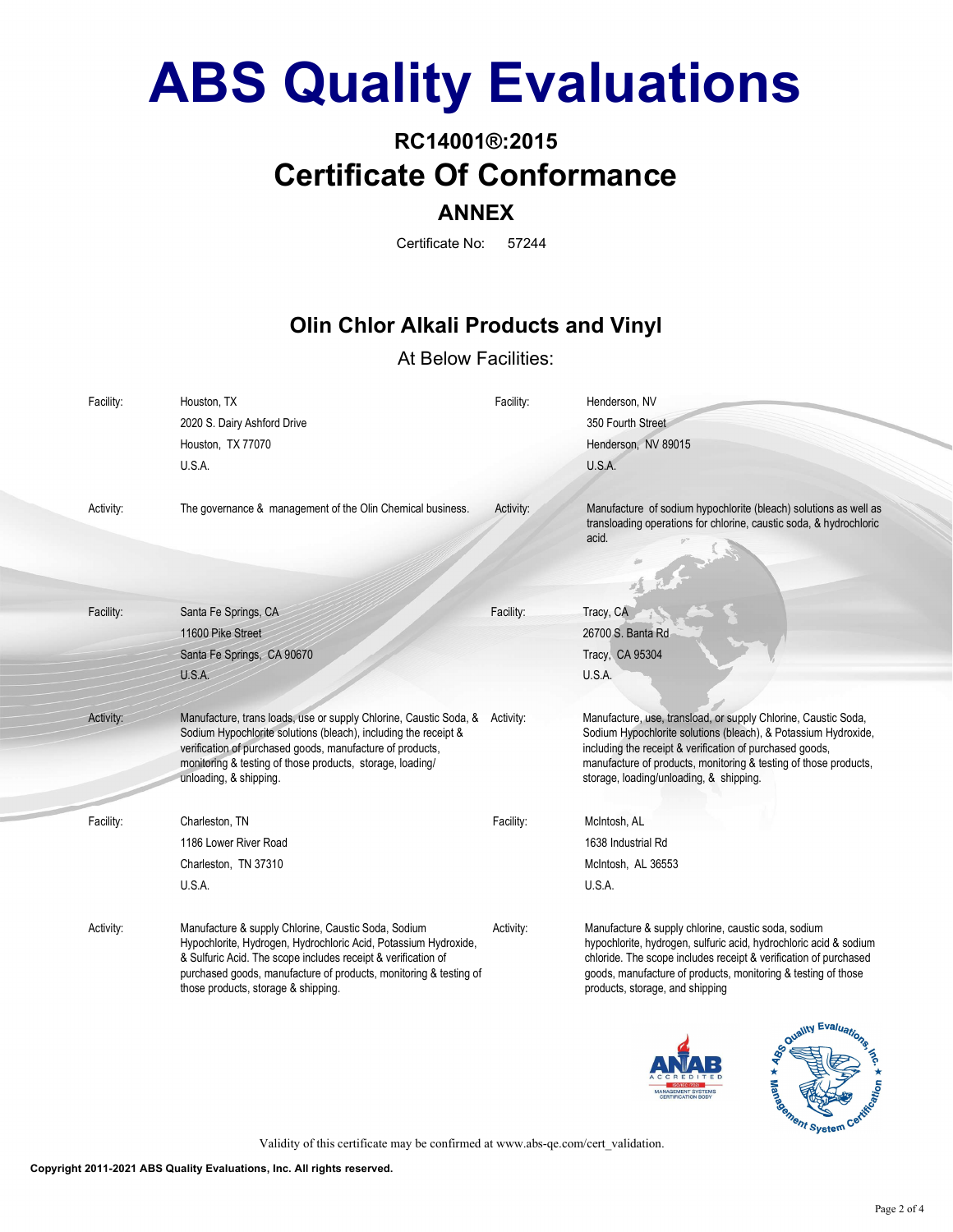### RC14001®:2015 Certificate Of Conformance ANNEX

Certificate No: 57244

### Olin Chlor Alkali Products and Vinyl

#### At Below Facilities:

| Facility: | Niagara Falls, NY                                                                                                                                                                                                                                                                                                                                         | Facility: | St. Gabriel, LA                                                                                                                                                                                                                                                                                                      |
|-----------|-----------------------------------------------------------------------------------------------------------------------------------------------------------------------------------------------------------------------------------------------------------------------------------------------------------------------------------------------------------|-----------|----------------------------------------------------------------------------------------------------------------------------------------------------------------------------------------------------------------------------------------------------------------------------------------------------------------------|
|           | 2400 Buffalo Ave                                                                                                                                                                                                                                                                                                                                          |           | 4205 Highway 75                                                                                                                                                                                                                                                                                                      |
|           | Foote Yard, Located on Porter Road                                                                                                                                                                                                                                                                                                                        |           | St. Gabriel, LA 70776                                                                                                                                                                                                                                                                                                |
|           | Niagara Falls, NY 14303                                                                                                                                                                                                                                                                                                                                   |           | U.S.A.                                                                                                                                                                                                                                                                                                               |
|           | U.S.A.                                                                                                                                                                                                                                                                                                                                                    |           |                                                                                                                                                                                                                                                                                                                      |
| Activity: | Manufacture & supply of chlorine, caustic soda, sodium<br>hypochlorite, hydrogen, & hydrochloric acid & sulfuric acid. This<br>scope includes verification of purchased goods, receiving of<br>materials, manufacture of products, monitoring & testing of those<br>products, processing customer orders, storage, shipping and<br>continual improvement. | Activity: | Manufacture & supply Chlorine, Caustic Soda, Hydrogen &<br>Sulfuric Acid, including receipt & verification of purchased goods,<br>manufacture of products, monitoring & testing of those products,<br>storage, loading/unloading, shipping & pipeline transfers up                                                   |
| Facility: | Plaquemine, LA                                                                                                                                                                                                                                                                                                                                            | Facility: | Freeport, TX                                                                                                                                                                                                                                                                                                         |
|           | 21255 Highway 1                                                                                                                                                                                                                                                                                                                                           |           | 2301 Brazosport Blvd                                                                                                                                                                                                                                                                                                 |
|           | Plaquemine, LA 70764                                                                                                                                                                                                                                                                                                                                      |           | Freeport, TX 77541                                                                                                                                                                                                                                                                                                   |
|           | U.S.A.                                                                                                                                                                                                                                                                                                                                                    |           | U.S.A.                                                                                                                                                                                                                                                                                                               |
| Activity: | Management of Gulf Coast Chlorinated Organics & Chlor-Vinyl<br><b>Business</b>                                                                                                                                                                                                                                                                            | Activity: | Manufacture & supply of Chlorine, & chlorine derivative products,<br>include chlorinated organics, as well as Epoxy & intermediate.<br>The scope includes receipt & verification of purchased goods,<br>manufactured of products, monitoring & testing of those products,<br>storage, loading/unloading, & shipping. |
| Facility: | Russellville, AR                                                                                                                                                                                                                                                                                                                                          | Facility: | Roberta, GA                                                                                                                                                                                                                                                                                                          |
|           | 3230 Dow Drive                                                                                                                                                                                                                                                                                                                                            |           | 125 GNS Ct.                                                                                                                                                                                                                                                                                                          |
|           | Russellville, AR 72802                                                                                                                                                                                                                                                                                                                                    |           | Roberta, GA 31078                                                                                                                                                                                                                                                                                                    |
|           | U.S.A.                                                                                                                                                                                                                                                                                                                                                    |           | U.S.A.                                                                                                                                                                                                                                                                                                               |
| Activity: | Manufacture & maintenance of cells including verification of<br>purchased goods, receiving of materials, repair services, quality<br>assurance of those products, shipping & continual improvement.                                                                                                                                                       | Activity: | Manufacture & distribution of epoxy.                                                                                                                                                                                                                                                                                 |





Validity of this certificate may be confirmed at www.abs-qe.com/cert\_validation.